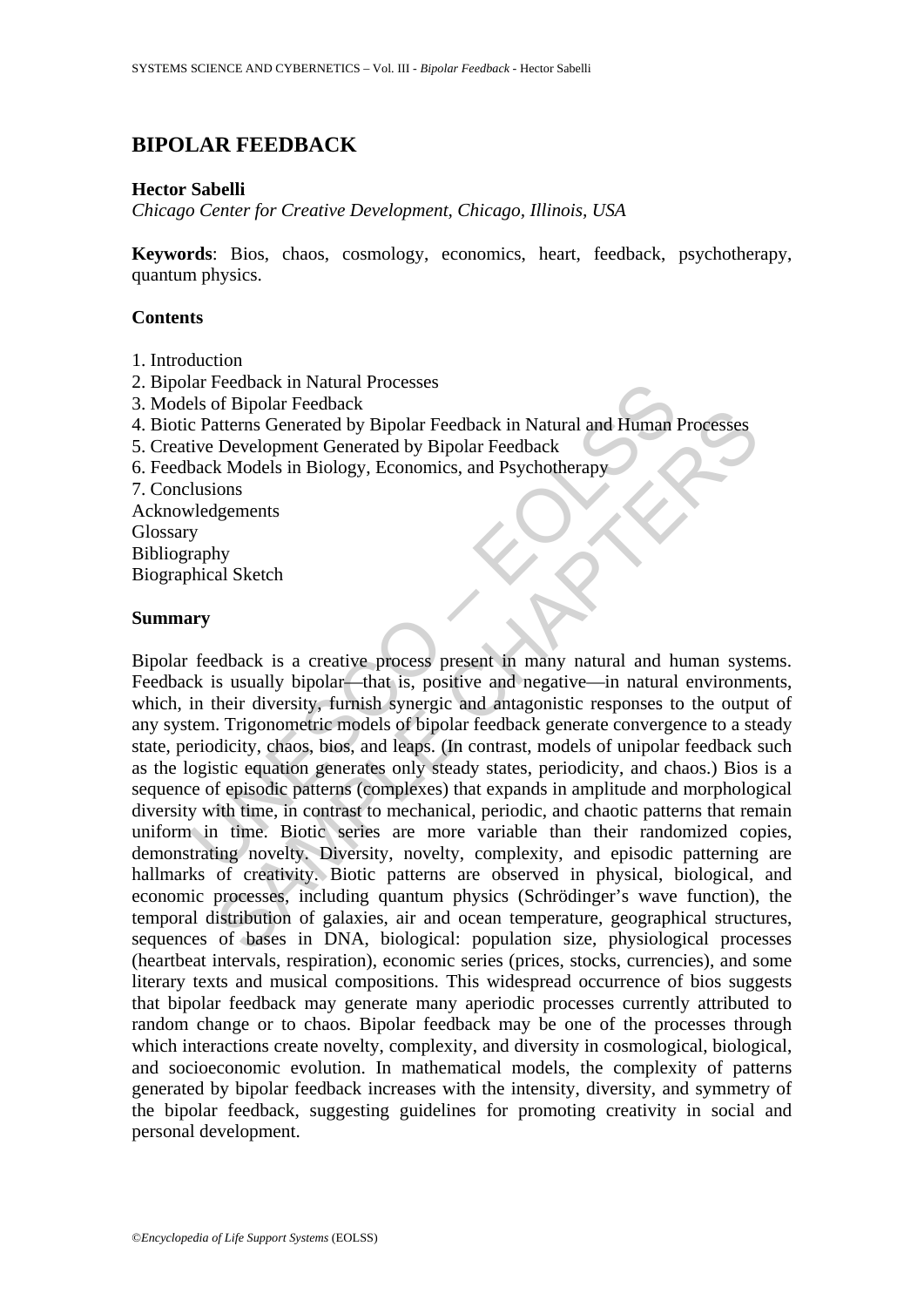# **1. Introduction**

This article describes a new cybernetic concept: bipolar feedback, a creative process present in many natural and human systems. The concept of feedback opened new vistas in both biology and engineering. In biology, negative feedback contributes to the regulation of movement, and the maintenance of homeostasis. In engineering, negative feedback is accomplished by returning part of the output of a system as part of its input, and thereby information about results of a process is used to change the process itself. Self-reinforcing feedback has been regarded as producing runaway effects or vicious cycles. Actually, self-reinforcing positive feedback can also contribute to creation as illustrated by Prigogine's notion that self-amplifying fluctuations are a source of organization.

ation.<br>
So positive and negative feedback mechanisms have found a<br>
so positive and negative feedback mechanisms have found a<br>
interns (bios) that uniquely resemble those found in physical,<br>
patterns (bios) that uniquely re The same interaction and measure feedback mechanisms have found a wide range is in engineering, natural and human processes invariably include to udies with mathematical models indicate that bipolar feedback createrns (bio Whereas positive and negative feedback mechanisms have found a wide range of applications in engineering, natural and human processes invariably include both. Current studies with mathematical models indicate that bipolar feedback creates complex patterns (bios) that uniquely resemble those found in physical, physiological, socioeconomic, and other empirical data. It seems likely that bipolar feedback contributes substantially to the generation of creative phenomena in natural and human processes. If positive feedback processes predominated, there would be no check to exponential growth, in which plants become invading weeds, animals become pests, beliefs become self-fulfilling prophecies, and ideas are enthroned by bandwagon effects. Conversely, if negative feedback predominated absolutely, there would be little change, and no evolution. The creation of organization requires a combination of positive and negative feedback (see *Cybernetics and the Integration of Knowledge*).

# **2. Bipolar Feedback in Natural Processes**

Feedback is a universal and fundamental process in nature. Organisms, biological communities, and ecological systems continually interact with their environment, and thereby receive ceaseless feedback. The inputs received by a system are at least in part reactions to its previous action; in turn, each input contributes to determination of the following action. Through its repetitive interactions with others, each system becomes both self-referential and co-creative. A biological organism, with its receptors and effectors, forms, with the environment, a system with feedback, in which the organism chooses its goals and the environment provides necessary information. The same feedback process obtains between persons and their interpersonal world, institutions and society, a country and the world. Feedback is not a special process that obtains only in particular systems or organisms.

Regarding feedback as a universal and fundamental process in nature, it behooves us to define it in terms of fundamental physical entities and mathematical structures. Feedback is a relation in which repetitive interaction between component processes provides information, and thereby creates and transforms patterns of organization. Action, information, and organization are the three central concepts.

**Action** is a temporal transformation of energy. Everything is energy, because all forms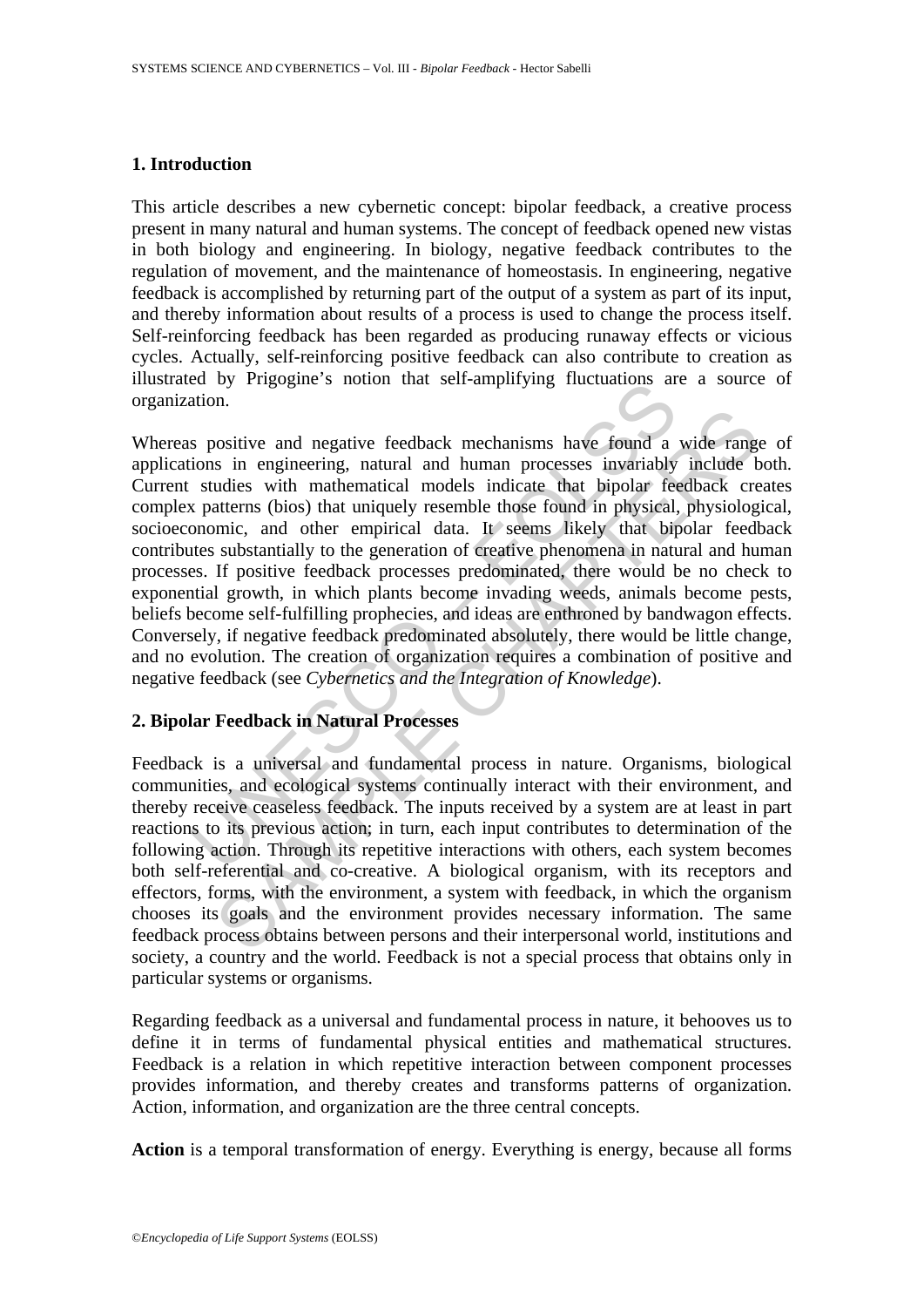of energy convert into each other (the first law of thermodynamics), and matter also converts to energy (Einstein's law). Energy is conserved as a quantity, but it exists only as it changes in time. Not only energy is universal, but also time. The Planck quantum has the dimensions of action, that is to say, energy and time; as nothing can be smaller or simpler than the quantum, everything has the dimensions of action. This physical concept of action can be readily generalized to apply to biological, economic, and psychological processes. Thinking in terms of action, rather than energy, stresses both the conservation of energy and the unidirectional change of time. It also points to the discrete nature of action units (e.g., Planck's quanta, cardiac contractions, the life of an individual). In the models,  $A_t$ ,  $A_{t+1} \ldots A_{t+1}$  indicate the temporal sequence of action A at each successive moment of time *t*. Energy being conserved, each action  $A_{t+1}$  continues the previous action *A*<sub>1</sub>. Unidirectional order and transitivity characterize the order of lattices, one of the three fundamental structures of mathematics.

vious action  $A_i$ . Unidirectional order and transitivity characteriz<br>one of the three fundamental structures of mathematics.<br>**ation.** Opposition is in nature what information is in computation<br>gige. Information is encoded e of the three fundamental structures of mathematics.<br> **on.** Opposition is in nature what information is in computation and negative ... Information is encoded in the sequence of two or more actions. It stable system, a c Information. Opposition is in nature what information is in computation and negation is in logic. Information is encoded in the sequence of two or more actions. In a relatively stable system, a change  $\Delta A_i = A_i - A_{i+1}$  from one value to another carries information. In rapidly changing processes, repetition ( $\Delta A = 0$ ) carries information. Fundamental information is carried by bipolar oppositions (such as up and down spin, positive and negative electrical charge, male and female) as contrasted to unipolar statements of existence (what is and what is not). Context is essential: the opposite of an electron is a proton in the hydrogen atom and a positron in a bubble chamber. Within each context, for each action, property or entity, there is an opposite action, so the set of choices forms a group, the second fundamental mathematical structure. (In contrast, standard logic models negation by set theory complementation, the unipolar difference between what is and what is not. From the perspective of group theory, an opposition is a rotation, as exemplified by quantum spin or the spinning of the planet that brings about the opposition of day and night. In natural systems as well as in mathematical recursions, there are multiple bifurcations that multiply the number of oppositions thereby creating information and complexity.

**Creation of organization.** A third feature of all processes is the creation of organization. Substance is conserved. Forms are created and recreated by the making and breaking of connections. Elementary particles, structures, organisms, and ideas are not different substances; they are patterns of organization. Life is pattern rather than substance. "We are but whirlpools in a river of ever flowing water;"", said Wiener paraphrasing Heraclitus, "We are not the stuff that abides, but patterns that perpetuate themselves." They do not perpetuate themselves for long. Patterns are continually created, transformed, and replaced. Form and transformation are the subject matter of topology, the third mother structure of mathematics. Using its methods, patterns can be mapped and measured. Patterns can be transient or stable (equilibrium, structure), transformation can be continuous (rubber geometry) or discontinuous (bifurcation). In either case, there is both conservation and change:  $A_{t+1} = A_t + \Delta A_t$ . Each action  $A_{\mu}$  continues the previous action *A*<sub>t</sub>, and incorporates the change  $\Delta A$ , resulting from its interactions with other systems. Change is a function of  $A$ , so  $\Delta A$  is feedback. In natural environments, some responses to a given action are synergistic and others are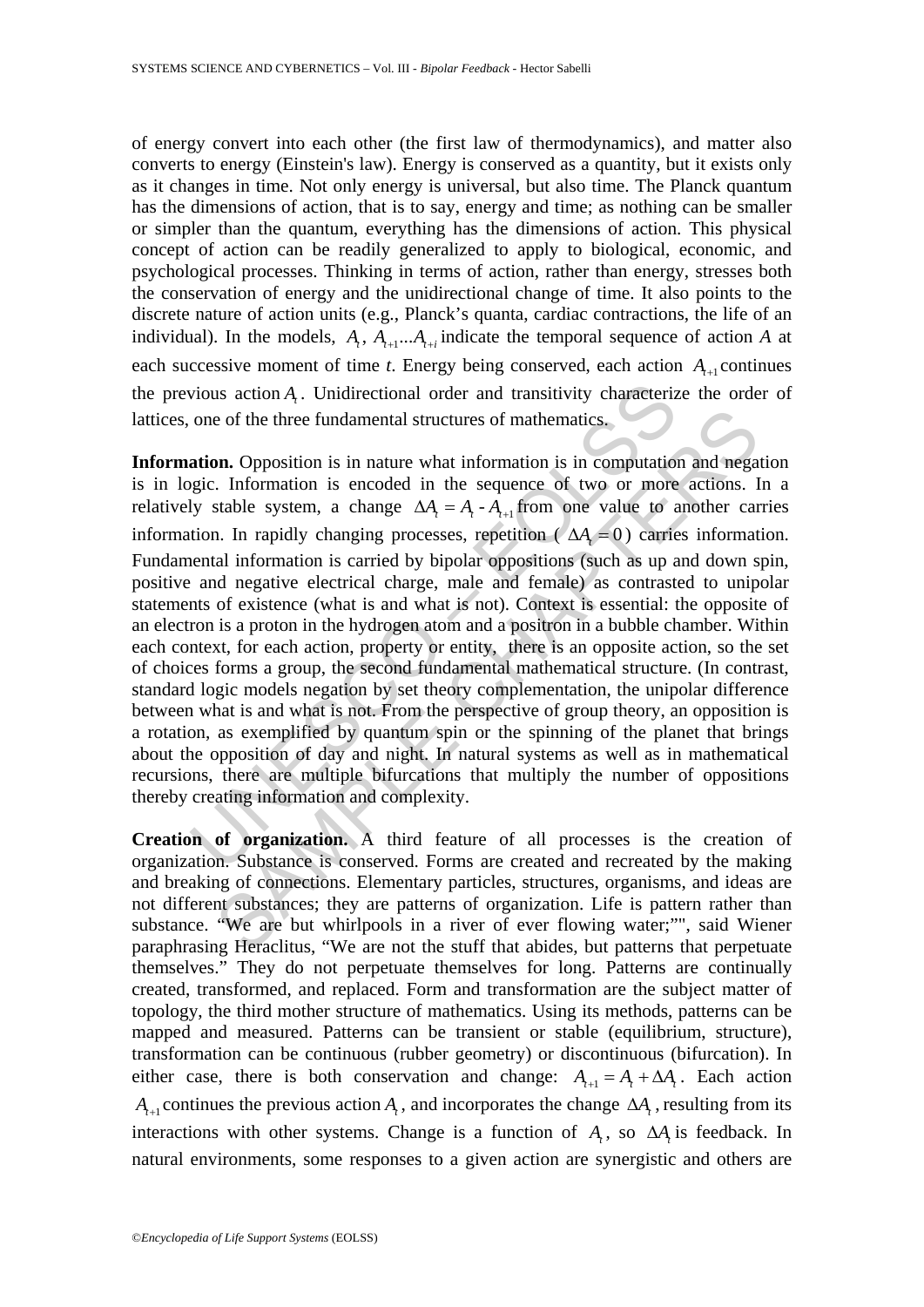antagonistic, one or the other sign predominating at different times, as contrasted to purely positive and purely negative feedback mechanisms that can be constructed in artificial systems.

Natural feedback is both bipolar and diverse. Random environments will generate diverse actions that appear to the system as synergic and antagonistic responses to its output. Nonrandom natural processes contain opposites that imply each other (e.g., action and reaction, positive and negative electrical charges, two sexes) and will generate positive and negative reactions to the output of any system. Thus natural systems continually receive synergic and antagonistic inputs, and continually generate outputs that are synergic to some systems in their environment and opposed to others.

- -

-



# TO ACCESS ALL THE 24 PAGES OF THIS CHAPT<br>Visit: http://www.eolss.net/Eolss-sampleAllChapter.a<br>phy<br>B. V., Lieberman, M. A., Shepelyansky, D.L., and F. Vivaldi. (1985). A Theor<br>*Physica 14D*: 289-304.<br>C. (1997). *Internation* CO ACCESS ALL THE 24 PAGES OF THIS CHA[PTE](https://www.eolss.net/ebooklib/sc_cart.aspx?File=E6-46-03-07)R,<br>Visit: http://www.eolss.net/Eolss-sampleAllChapter.aspx<br>V., Lieberman, M. A., Shepelyansky, D.L., and F. Vivaldi. (1985). A Theory of Modulat<br>ysica 14D: 289-304.<br>(1997). *Intern* TO ACCESS ALL THE **24 PAGES** OF THIS CHAPTER, Visit: http://www.eolss.net/Eolss-sampleAllChapter.aspx

### **Bibliography**

Chirikov, B. V., Lieberman, M. A., Shepelyansky, D.L., and F. Vivaldi. (1985). A Theory of Modulational Diffusion. *Physica 14D*: 289-304.

François C. (1997). *International Encyclopedia of Systems and Cybernetics*. München: Saur. [This is a comprehensive work that presents the basic concepts in system science and in cybernetics.]

Kauffman L. and Sabelli H. (1998). The process equation. *Cybernetics and Systems* **29**, 345–362. [This article presents the first mathematical formulation of the concept of bipolar feedback.]

Korabel, N. and Klages, R. (2002). Fractal Structure of Normal and Anomalous Diffusion in Nonlinear Nonhyperbolic Dynamical Systems. *Physical Review Letters* **89**: 214102-1-214104.

Maruyama M. (1963). The 2<sup>nd</sup> cybernetics: deviation-amplifying mutual causal processes. American *Scientist* **5,** 164–179. [An influential article that initiated a new line of development in cybernetics.]

May R. M. (1976). Simple mathematical models with very complicated dynamics. *Nature* **261**, 459–467. [A seminal article in the field of nonlinear dynamics.]

Sabelli, H. (2005) *Bios. A Study of Creation*. with contributions by L. Kauffman, L. Carlson-Sabelli, A. Sugerman, M. Patel, Joseph V. Messer, and L. Kovacevic, and with *Bios Data Analyzer*. CD-ROM, World Scientific. [A comprehensive presentation of bipolar feedback, bios and Bios Theory.]

Sabelli H. and Carlson-Sabelli L. (1989). Biological priority and psychological supremacy, a new integrative paradigm derived from process theory. *American Journal of Psychiatry* **146**, 1541–1551. [The formulation of a new principle portraying the feedback of complex processes upon their simpler foundations.]

Sabelli, H and L. Kovacevic. Quantum Bios and Biotic Complexity in the Distribution of Galaxies. *Complexity* **11**: 14-25, 2006. [A research article demonstrating biotic patterns in fundamental physical processes.]